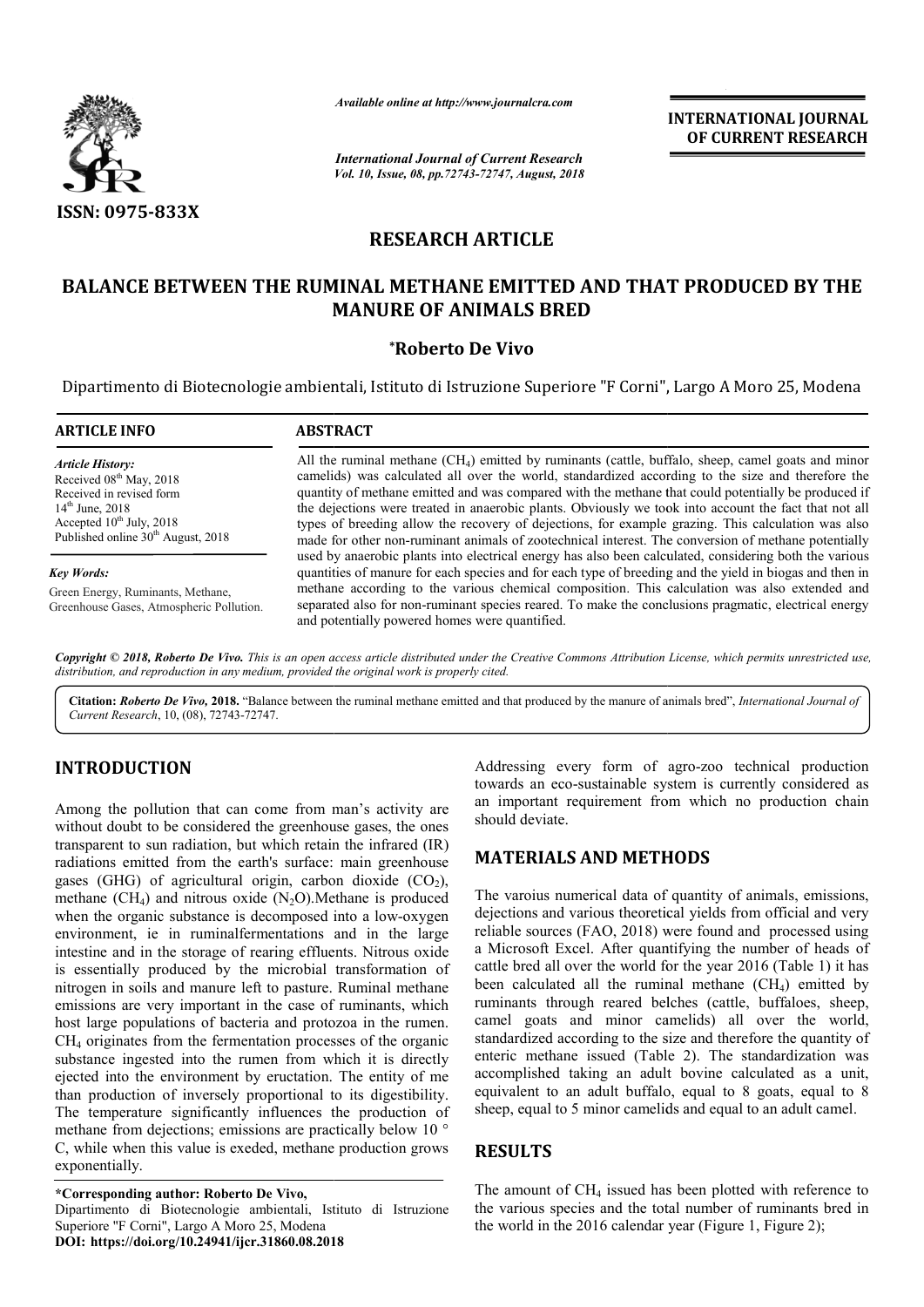





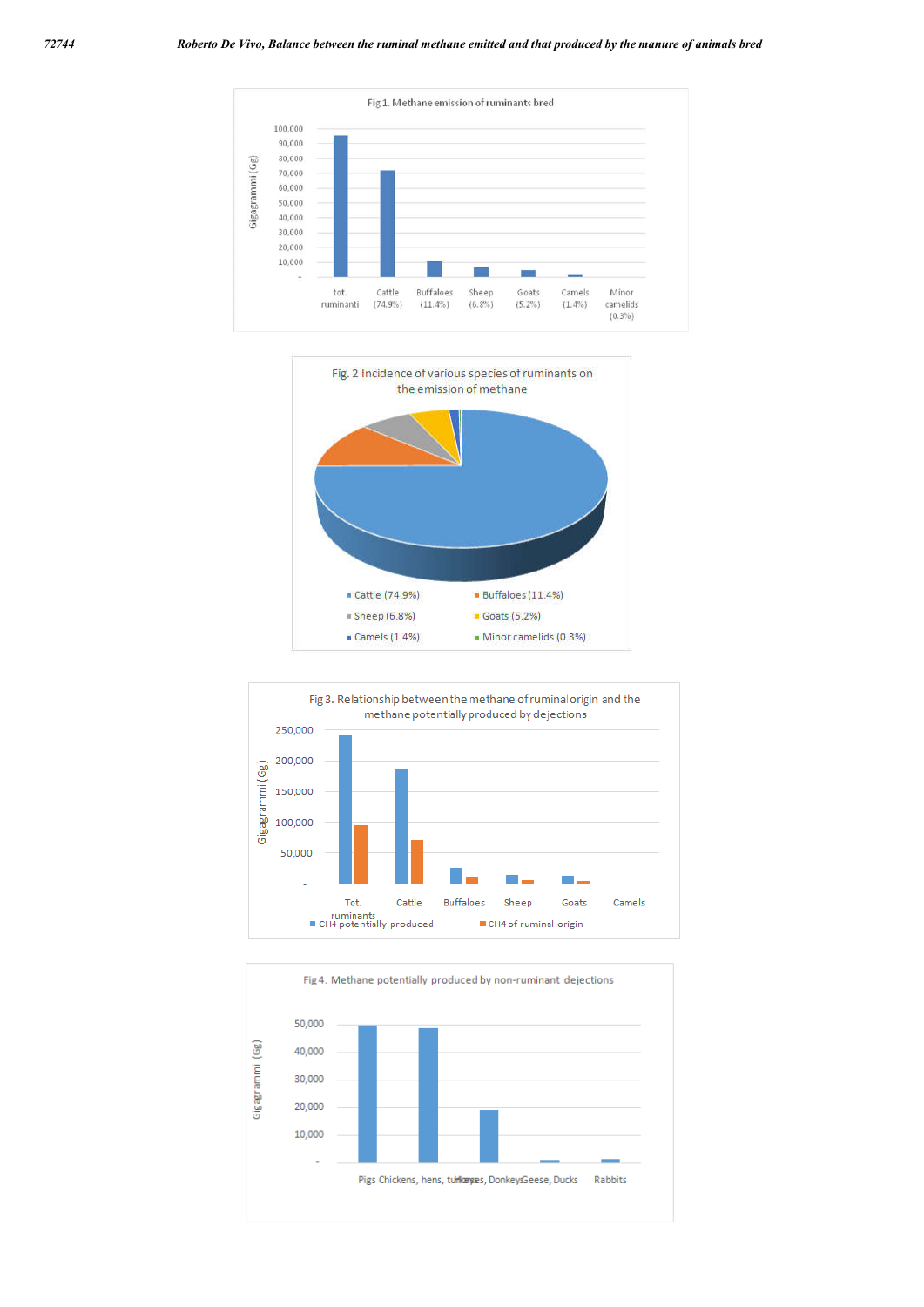



### **Tab. 1. Heads bred in the world in 2016**

| Cattle           | 1.475.000.000  |
|------------------|----------------|
| <b>Buffaloes</b> | 199.000.000    |
| Sheep            | 1.173.000.000  |
| Goats            | 1.002.000.000  |
| Minor camelids   | 9.000.000      |
| Camels           | 28.000.000     |
| Pigs             | 982.000.000    |
| Chickens, hens   | 22.700.000.000 |
| Turkeys          | 470.000.000    |
| Geese, Ducks     | 1.124.000.000  |
| Rabbits          | 316.000.000    |
| Donkeys          | 43.500.000     |
| Horses           | 59.000.000     |

**Tab 2. Ruminal methane emissions related to the year 2016 of the various ruminants.**

| Species          | $CH4$ (Gg) |
|------------------|------------|
| Tot. Ruminants   | 96.025     |
| Cattle           | 71.910     |
| <b>Buffaloes</b> | 10.960     |
| Sheep            | 6.564      |
| Goats            | 5.014      |
| Camels           | 1.309      |
| Minor camelids   | 268        |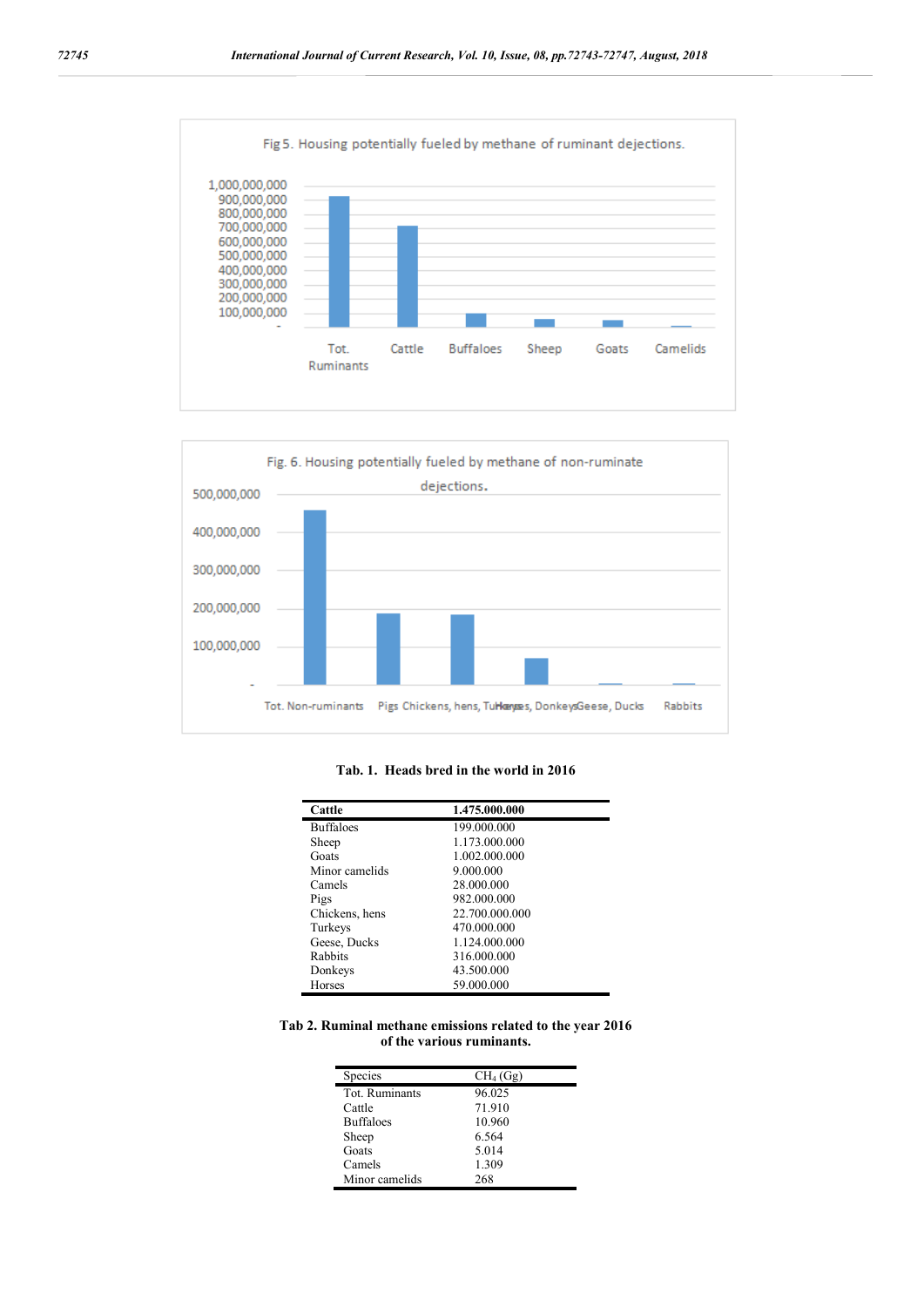|                          | (t/head/year) |
|--------------------------|---------------|
| Milk cows                | 18            |
| Adult cattle             | 18            |
| <b>Big Calves</b>        | 6,5           |
| Calves                   | 3             |
| <b>MEDIA</b> cattle      | 11            |
| Sows                     | 3             |
| Fattening pigs           | 2             |
| MEDIA pigs               | 2,5           |
| Laying hens              | 0,072         |
| Meat chickens            | 0,036         |
| <b>MEDIA</b> avicultures | 0,054         |
| Sheep- Goats             | 1,5           |
| Rabbits                  | 0,12          |
| Equines                  | 15            |

### **Tab. 3. Production of various species and category dejections**

#### **Tab 4. Biogas yield and% CH4 of the dejections of the various species treated in anaerobic plants**

| <b>Species</b>  | Biogas $(m^3/t)$ | % CH <sub>4</sub> /Biogas |
|-----------------|------------------|---------------------------|
| Beef liquid     | 34               | 55                        |
| Cattle manure   | 90               | 50                        |
| Pigslurry       | 20               | 60                        |
| Pig manure      | 74               | 60                        |
| Sheep - Caprini | 108              | 55                        |
| Chickens - Hens | 90               | 60                        |
| Equines         | 63               | 55                        |

#### **Tab. 5. Productions of dejections, of produced biogas, of methane contained in the biogas by volume and converted into mass (under standard conditions) of the various species of bred.**

| <b>Species</b>   | Dejections (t/year) | Biogas $(m^2/anno)$ | $CH4$ (m <sup>3</sup> /year) | CH <sub>4</sub> (Gg/year) |
|------------------|---------------------|---------------------|------------------------------|---------------------------|
| Cattle           | 8.389.062.500       | 520.121.875.000     | 260.060.937.500              | 187.244                   |
| <b>Buffaloes</b> | 1.131.812.500       | 70.172.375.000      | 35.086.187.500               | 25.262                    |
| Sheep            | 351.900.000         | 38.005.200.000      | 20.902.860.000               | 15.050                    |
| Goats            | 300.600.000         | 32.464.800.000      | 17.855.640.000               | 12.856                    |
| Camels           | 63.700.000          | 3.949.400.000       | 1.974.700.000                | 1.422                     |
| Minor camelids   | 2.700.000           | 291.600.000         | 160.380.000                  | 115                       |

**Tab. 6. Ruminal emissions of CH4, potential production from dejections in anaerobic plants and percentage of CH4 emitted on CH4 potentially produced by the various species**

|                  | $CH_4$ erupted $(Gg)$ | $CH_4$ product $(Gg)$ | $\%$ |
|------------------|-----------------------|-----------------------|------|
| Tot. Ruminants   | 95.757                | 241.949               | 39,6 |
| Cattle           | 71.910                | 187.244               | 38,4 |
| <b>Buffaloes</b> | 10.960                | 25.262                | 43,4 |
| Sheep            | 6.564                 | 15.050                | 43,6 |
| Goats            | 5.014                 | 12.856                | 39,0 |

**Table 7. Production of dejections, biogas produced, methane contained in the biogas in volume and converted into mass (under standard conditions) of the various species of non-ruminants bred**

| <b>Species</b>          | Dejections(t/anno) | Biogas $(m^3/anno)$ | $CH4$ (m <sup>3</sup> /year) | CH <sub>4</sub> (Gg/year) |
|-------------------------|--------------------|---------------------|------------------------------|---------------------------|
| Pigs                    | 2.455.000.000      | 115.385.000.000     | 69.231.000.000               | 49.846                    |
| Chickens, hens, turkeys | . 225.800.000      | 110.322.000.000     | 66.193.200.000               | 48.646                    |
| Geese, Ducks            | 30.348.000         | 2.731.320.000       | 1.638.792.000                | 1.180                     |
| Rabbits                 | 37.920.000         | 3.792.000.000       | 2.085.600.000                | .502                      |
| Horses, Donkeys         | 326.250.000        | 20.553.750.000      | 11.304.562.500               | 19.178                    |

obviously the cattle breeding has the highest incidence (74.9%), followed by buffaloes  $(11.4%)$  sheep  $(6.8%)$ , goats (5.2%), camels (1.4%) and minor camelids (0.3%). Furthermore, the biogas and therefore, the methane potentially produced in anaerobic digestion plants of the manure were calculated. The amount of manure produced within a year by all ruminants bred has been estimated, obviously it has been taken into account that not all ruminants are reared in order to manage the dejections. Grazing animals have been excluded from the count and therefore the amount of dejections produced is not usable and cannot be found.

Obviously the first calculation was to quantify the production of dejections depending on the species, the number of the population bred and obviously the size of the animal. Within the same species, significant differences are related to the various production categories (Table 3). Reflecting on the continuous and unjust faults attributed to the ruminants related to the emission of GHG it was considered appropriate to chart and compare the CH4 emitted by means of belching and therefore polluting against what could be potentially produced by anaerobic digesters if the same animals were released into the plants of anaerobic digestion for biogas (Figure 3).